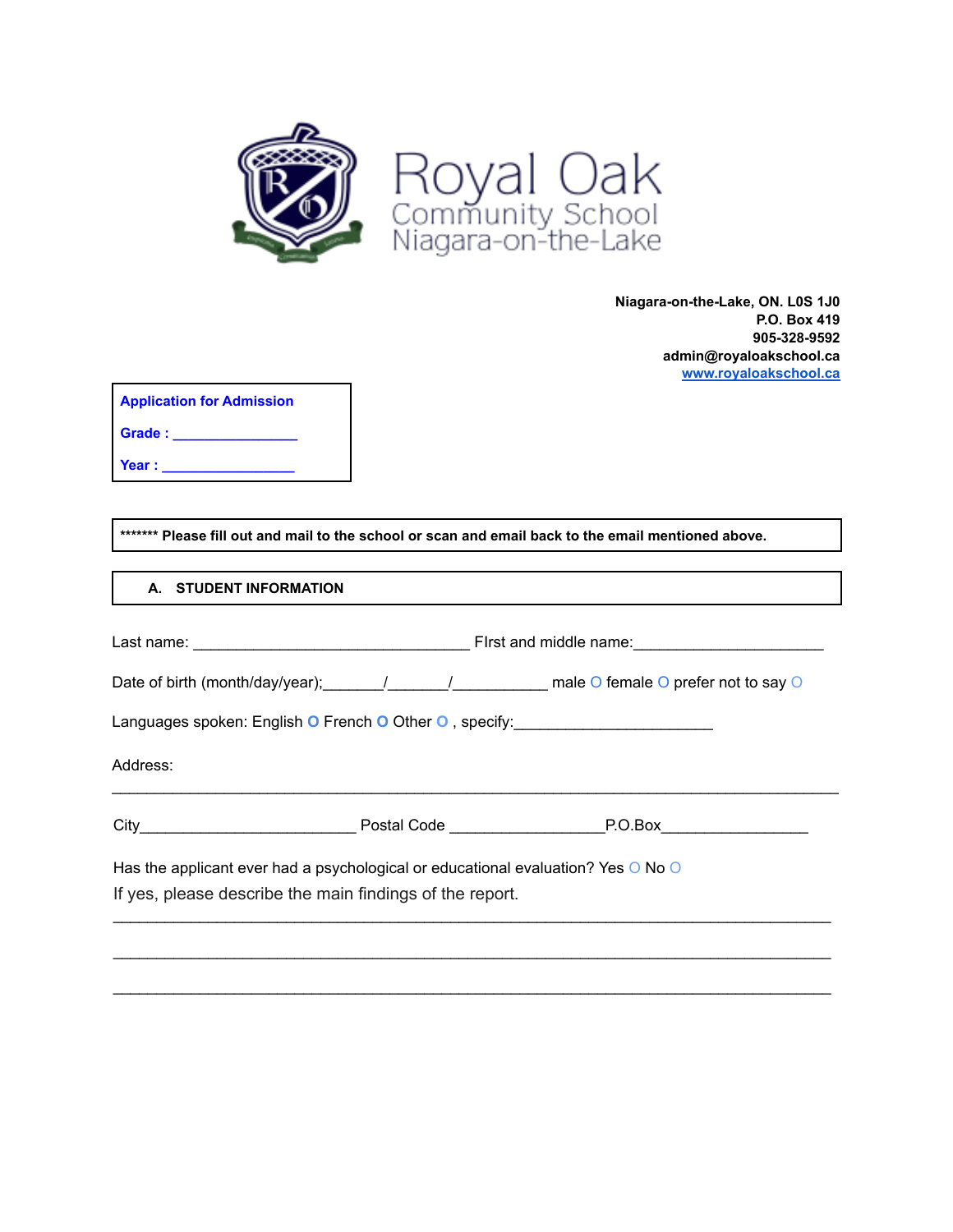## **B. PARENT INFORMATION**

| <b>Parent 1</b>                        |                                                                                                      |  |
|----------------------------------------|------------------------------------------------------------------------------------------------------|--|
|                                        |                                                                                                      |  |
| Address: if different from applicant's |                                                                                                      |  |
|                                        |                                                                                                      |  |
|                                        |                                                                                                      |  |
|                                        | Cell number_________________________________Home number_________________________                     |  |
|                                        |                                                                                                      |  |
| <b>Parent 2</b>                        |                                                                                                      |  |
|                                        |                                                                                                      |  |
| Address: if different from applicant's |                                                                                                      |  |
|                                        |                                                                                                      |  |
|                                        | Occupation____________________________Business Number____________________________                    |  |
|                                        | Cell number_________________________________Home number_________________________                     |  |
|                                        |                                                                                                      |  |
|                                        | Emergency contact, should we are unable to contact the parents.                                      |  |
|                                        | Name: ______________________________relationship___________________________number___________________ |  |
| Child's Health Card                    |                                                                                                      |  |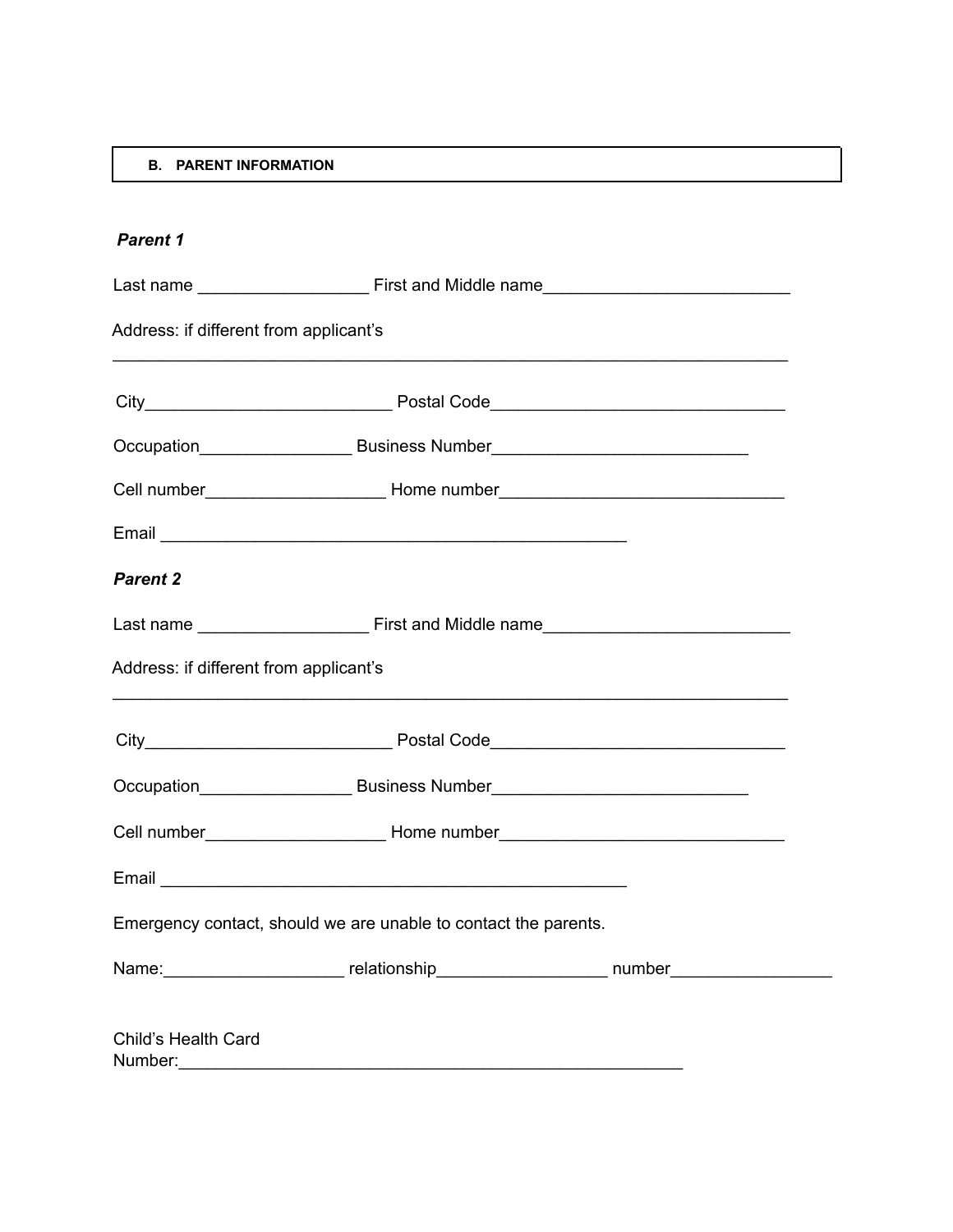#### **C. GENERAL INFORMATION**

Please give us some information about your child. Tell us about his/her strengths, weaknesses, hobbies, talents, and any other details which you feel may be useful for us to know.

\_\_\_\_\_\_\_\_\_\_\_\_\_\_\_\_\_\_\_\_\_\_\_\_\_\_\_\_\_\_\_\_\_\_\_\_\_\_\_\_\_\_\_\_\_\_\_\_\_\_\_\_\_\_\_\_\_\_\_\_\_\_\_\_\_\_\_\_\_\_\_\_\_\_\_\_ \_\_\_\_\_\_\_\_\_\_\_\_\_\_\_\_\_\_\_\_\_\_\_\_\_\_\_\_\_\_\_\_\_\_\_\_\_\_\_\_\_\_\_\_\_\_\_\_\_\_\_\_\_\_\_\_\_\_\_\_\_\_\_\_\_\_\_\_\_\_\_\_\_\_\_\_ \_\_\_\_\_\_\_\_\_\_\_\_\_\_\_\_\_\_\_\_\_\_\_\_\_\_\_\_\_\_\_\_\_\_\_\_\_\_\_\_\_\_\_\_\_\_\_\_\_\_\_\_\_\_\_\_\_\_\_\_\_\_\_\_\_\_\_\_\_\_\_\_\_\_\_\_ \_\_\_\_\_\_\_\_\_\_\_\_\_\_\_\_\_\_\_\_\_\_\_\_\_\_\_\_\_\_\_\_\_\_\_\_\_\_\_\_\_\_\_\_\_\_\_\_\_\_\_\_\_\_\_\_\_\_\_\_\_\_\_\_\_\_\_\_\_\_\_\_\_\_\_\_

#### **D. CHOICE OF PAYMENT SCHEDULE**

\*\*\*\*Please note that these fees are subject to changes for the 2022-2023 academic year.

Registration Fee:\$500/child (this is a one time, non-refundable fee). Payable via cheque, cash or etransfer to [finance@royaloakschool.ca](mailto:finance@royaloakschool.ca) (please cc admin@royaloakschool.ca).

An additional yearly Resource fee of \$350 is required. (covers field trips, technology upgrades, workbooks etc) and is due upon first tuition payment.

| <b>OPTION A - Advanced payment Tuition</b>                      | JK/SK O \$9,896          |
|-----------------------------------------------------------------|--------------------------|
| *includes 2.5% advanced payment discount.<br>Due August 8, 2022 | Gr. 1-8 0 \$10,480       |
| <b>OPTION B - Regular Payment Tuition</b>                       | <b>JK/SK O \$10,150</b>  |
| Due August 8, 2022 \$3300                                       | Gr. 1-8 $\circ$ \$10,750 |
| Due November 15, 2022 \$3300                                    |                          |
| Due February 15, 2023 \$3300                                    |                          |
| <b>OPTION C - Monthly Payment Tuition</b>                       | JK/SK O \$10,657.50      |
| August 8, 2022 to May 15, 2023                                  | Gr. 1-8 0 \$11,287.50    |